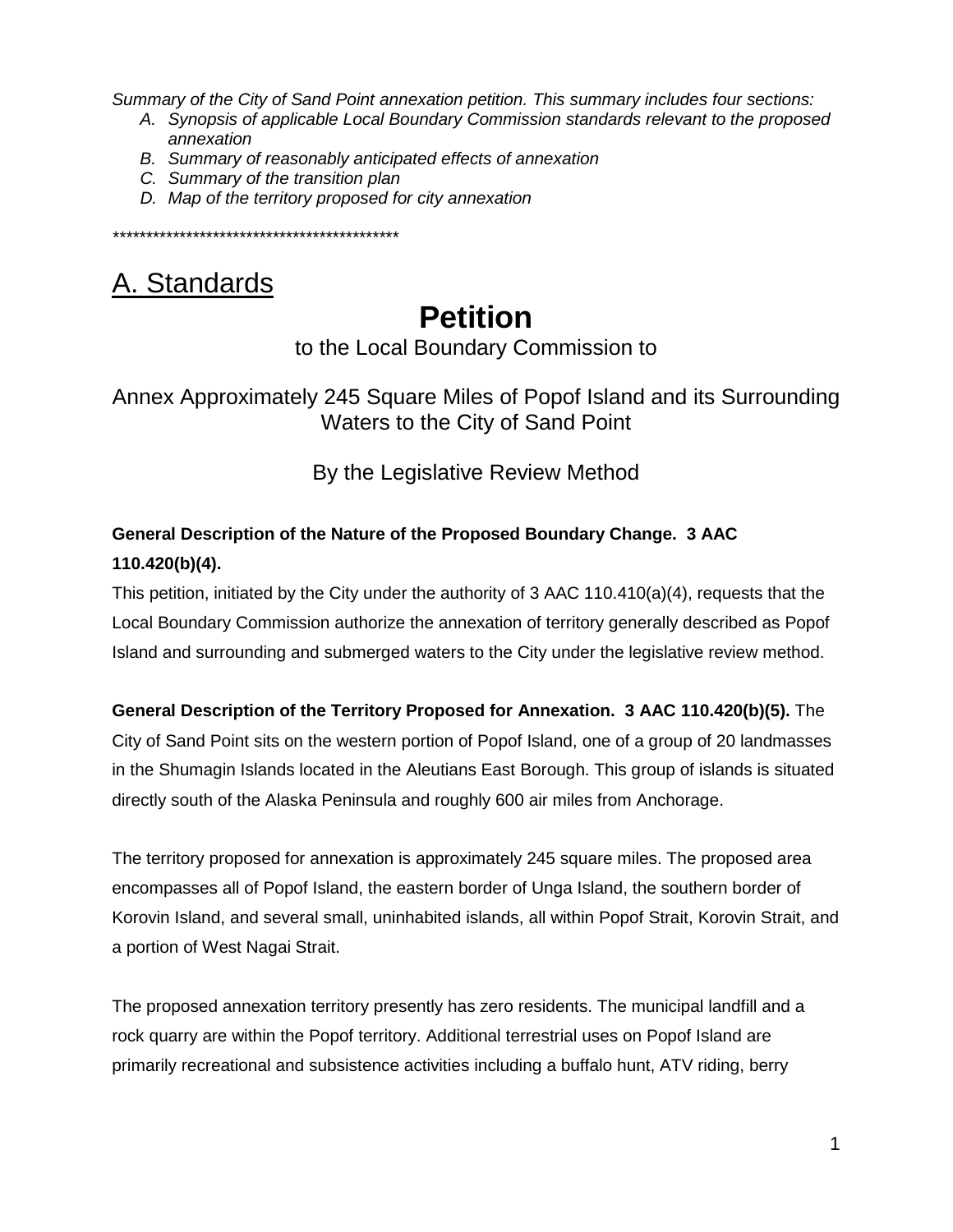picking, hiking, boating, and fishing. Many Sand Point residents travel to nearby Unga Island for subsistence uses, hiking, berry picking, kayaking, and fishing.

There is commercial and subsistence fishing activity in the immediate off-shore waters of Popof Island, Unga Island, and Korovin Island. Prospective development on Popof Island includes hiking trails, tourism, mining (gold and silver), and further infrastructure development such as roadways, culverts, and related appurtenances. Mining and tourism opportunities exist on Unga Island as well, although this annexation proposal only pertains to the water between Popof Island and Unga Island and has no impact to land activities on Unga Island.

#### **Reasons for the Proposed Boundary Change. 3 AAC 110.420(b)(6).**

The reasons for the proposed boundary change include extraterritorial powers available to the City in the form of taxation authority, in addition to anticipated economic development and anticipated health and safety concerns. An attendant objective of the proposal is for cultural and Native preservation between the Sand Point and Unga Island communities.

A primary purpose for the proposed change is to address inequities in our tax system by distributing more tax dollars from Sand Point resident fishermen into the community to help pay for public services that the fishing fleet and its families presently consume. Currently, some Sand Point harvesters in select fishing areas around Popof Island and the surrounding waters may deliver to a tender vessel that takes the raw fish (salmon and some groundfish) to another community for processing. In those instances, the raw fish tax dollars flow to another community, rather to Sand Point where the fishermen reside and depend on public services. Annexing the entire island and surrounding waters will incorporate those tendering transactions, making them eligible for raw fish taxation to the Sand Point community. There have also been instances where transfers of raw and processed seafood products around Popof Island have occurred, but the City had no authority or mechanism to tax those transactions. This petition would also allow the City to tax any seafood harvested and processed on board the same vessel, provided that activity occurred within municipal boundary waters.

Additionally, Sand Point residents (and visitors) have always explored the landscapes of Popof Island, year-round, whether through buffalo hunts in the hills, the Silver Salmon Derby around Red Cove, or beachcombing, paddling, berry picking and hiking on the back trails. A goal of the City and the tribes of Sand Point has been to develop those access routes more fully, either through formal roads or developed trail systems. The City could apply for transportation funding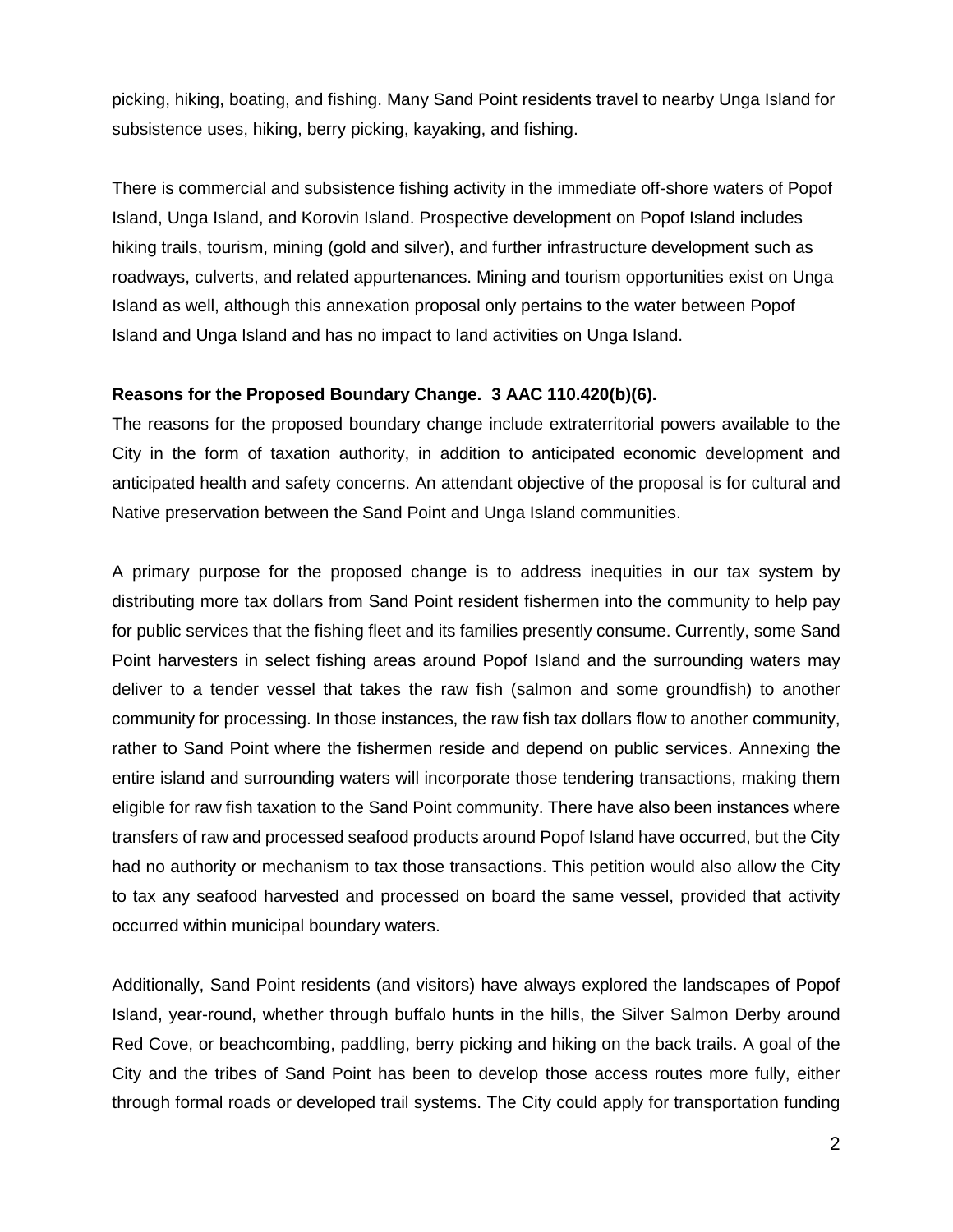if those routes were within municipal boundaries. Encompassing this land as part of the municipality will also enable the City to provide effective emergency response capabilities and other public services in broader swaths of the island, especially if established transportation corridors exist.

Similarly, Sand Point residents have traditionally travelled back and forth between Popof Island and nearby Unga Island, just several hundred meters from town. Community members traverse the small channel between the two islands to hike, fish, kayak, beachcomb, hunt, explore the rare petrified tree stumps, and participate in other cultural activities. Sand Point fishermen also commercial fish in the waters surrounding Unga Island.

Annexation will also address the exposure created by the expended resources in extraterritorial emergency responses outside the current boundaries. The City of Sand Point's Department of Public Safety and our trained volunteers operate the *Rainmaker,* a 32' aluminum fireboat equipped to respond to emergencies on the waters surrounding Sand Point. Over the past decade, our EMS volunteers have used the boat and our EMS/Public Safety crews to respond to emergencies all over the proposed annexation territory. Some of these events include: fire responses in the villages of Unga and Squaw Harbor; emergencies in nearby Baralof Bay and Delarof Harbor on eastern Unga; fire responses on the eastern (back) side of Popof Island, in addition to a missing person search in that area stretching from Pirate Cove to Simeon Bight; stranded vessel responses several miles north of Danger Point, in the Korovin Strait; and a sinking vessel response all the way over to Korovin Bay and east of Cape Devine. Those and all instances deprive Sand Point residents of services that otherwise would be required when an emergency occurs in our current boundaries, but are redirected elsewhere. The City pays for insurance, fuel, training, maintenance, and other operating expenses in order to keep the *Rainmaker* and our crews emergency-ready at all times.

Moreover, through the past few decades many families have migrated over to Sand Point from the communities of Unga and Squaw Harbor, both located on the eastern portion of Unga Island. Both Unga and Squaw Harbor are now ghost towns, but were once flourishing fishing villages with year-round populations. Once the economies of those communities slowed and became uninhabited, many of the residents and their families moved over to Sand Point, just several miles away. The Unga Tribe and Unga Corporation have their offices in Sand Point. Absorbing the eastern seaboard of Unga Island into the Sand Point municipality would maintain the "community fabric" of these very similar places, while not affecting land ownership issues on Unga. Likewise,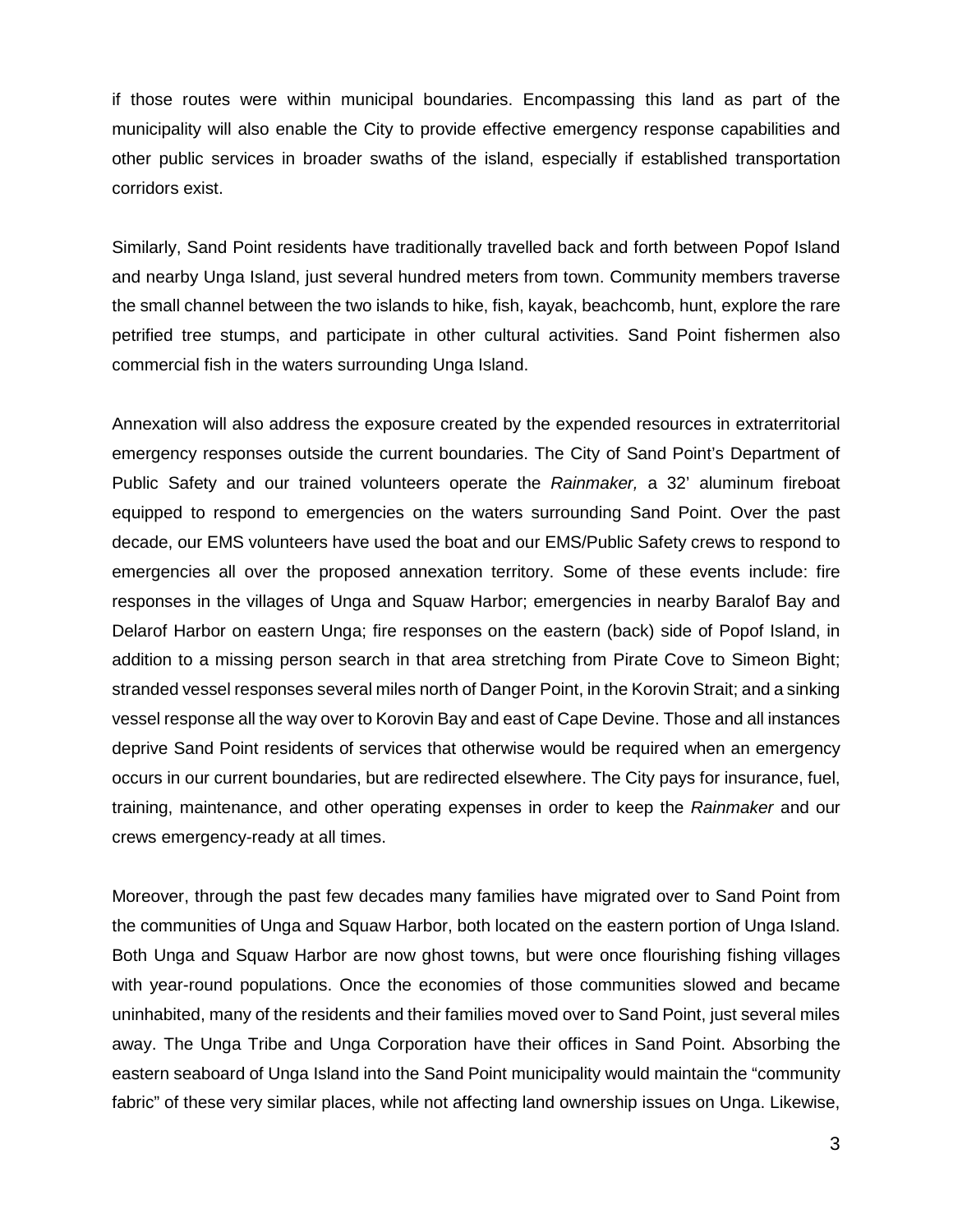many villagers that used to inhabit Korovin Island (on the NE boundary of the proposed annexation) migrated to Sand Point once those villages became uninhabited.

Lastly, there are prospective mining claims on Popof Island near Red Cove. If those claims were ever developed, the City would have no way of receiving royalties or extraction taxes without an annexation of the island. Sand Point would no doubt be affected by such development, and annexation would help the City in cost recovery in this instance.

#### **Size of the Territory Proposed for Annexation. 3 AAC 110.420(b)(8).**

- **a)** The existing city proposing annexation encompasses \_\_\_29\_\_\_\_ square miles.
- **b)** The territory encompasses 245 square miles.
- **c)** The city after the proposed annexation would encompass \_\_\_274\_\_\_\_ square miles.

### **Data Estimating the Population of the Territory Proposed for Annexation. 3 AAC 110.420(b)(9).**

- **a)** The estimated population within the current boundaries of the city is  $\overline{a}$  946.
- **b)** The estimated population of the territory is 0
- **c)** The estimated population of the city after the proposed annexation is \_\_946\_\_\_.

### **Tax Data. 3 AAC 110.420(b)(12).**

**a) The assessed or estimated value of taxable property in the territory proposed for annexation** (for any existing municipality for which a change is proposed that currently levies or proposes to levy property taxes).

| Real property        |  |  |
|----------------------|--|--|
| Personal property \$ |  |  |
| Total                |  |  |

**b) Projected taxable sales in the territory proposed for annexation** (for any existing municipality for which a change is proposed that currently levies or proposes to levy sales taxes).

The City of Sand Point assesses a 4% sales tax and a 2% raw fish tax. Based on discussions and data from the Alaska Department of Fish & Game and the Commercial Fisheries Entry Commission (CFEC), we estimate an additional \$3,000,000 in annual salmon deliveries in the new territory, and \$400,000 in annual groundfish/other species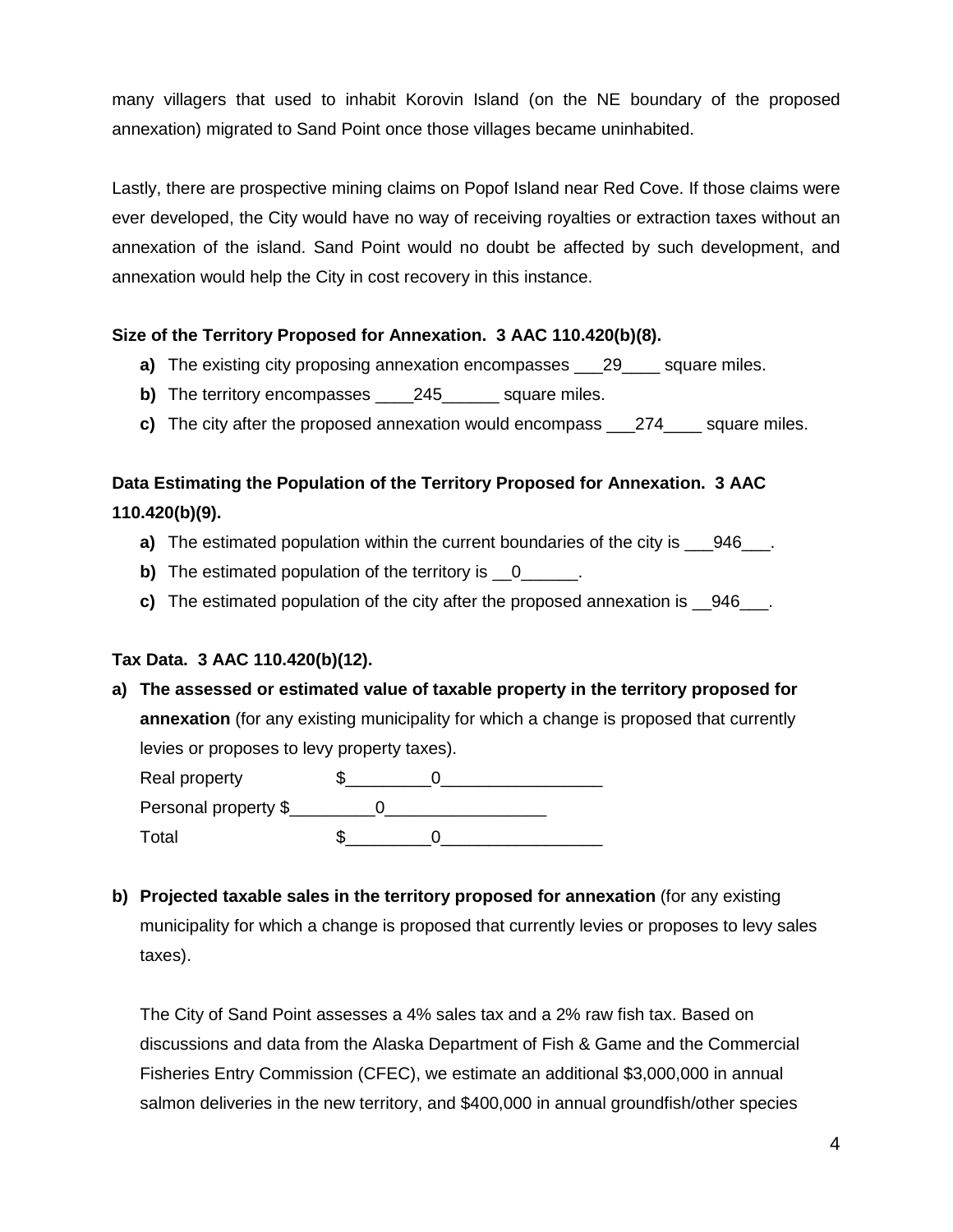deliveries in the new territory. This amounts to \$3,400,000 total delivery value, and taxed at 2%, represents approximately \$68,000 in projected annual raw fish sales tax revenues in the territory.

Additionally, some catcher/processor vessels conduct sales just outside of current municipal territory. Based on similar discussions with CFEC, we project the value of taxable sales within the new territory to be \$300,000. At a rate of 4% on processed product, projected annual sales tax revenues in the territory will be \$12,000.

**c) Taxes currently levied by municipal governments within the territory proposed for annexation.** List the type and rate of each tax currently levied by any municipal government within the territory:

The Aleutians East Borough is not a municipality but levies a 2% tax on the sale of raw seafood within the proposed territory.

The City of King Cove (80 miles away) also levies a 2% raw fish tax, and if harvesters around Popof Island deliver their catch to a tender within the proposed territory for eventual processing in King Cove, their tax would apply to those sales.

## B. Anticipated Effects

The effects of annexation to residents, businesses, and tribes will be minimal since there are no residents in the proposed territory. The annexation should generate net revenue for the City government, which could lead to more services or help offset potential revenue losses such as Community Revenue Sharing from the State.

## C. Transition Plan

The City has the capacity to assume the relevant powers and duties of appropriate public service in the proposed area. There are currently no residents nor public services available in this territory and that is unlikely to change in the event of annexation. Since this annexation would have no real or practical effect on any other government bodies- local, State, Tribal, or Federal- there are no assets/liabilities to transfer or integrate. The City will coordinate and cooperate with the Borough and Shumagin, Unga, and Aleut Corporations throughout the annexation process to ensure it is open and transparent.